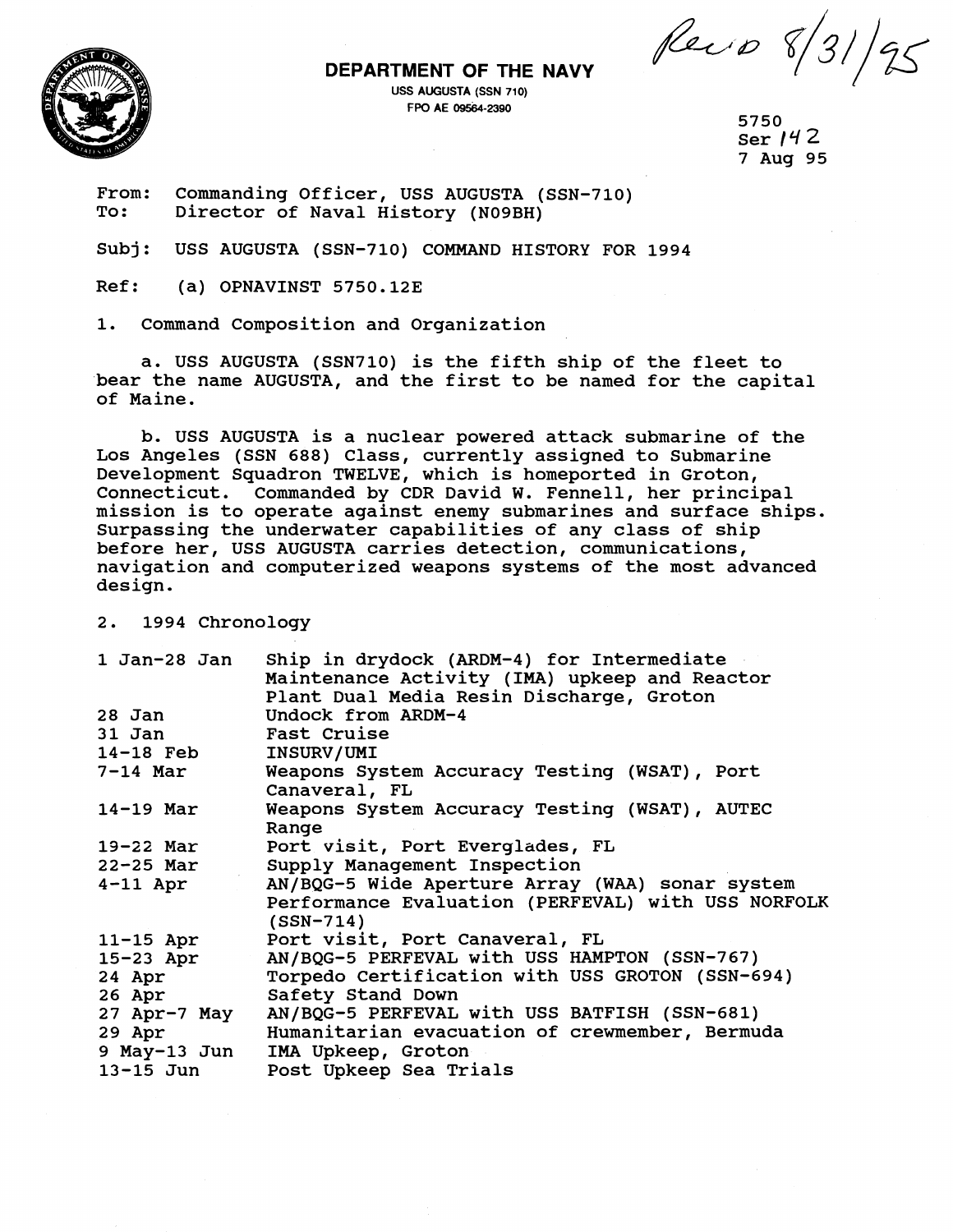**2. Chronology (cont d)** 

| $16 - 18$ Jun<br>$20 - 29$ Jun<br>30 Jun-1 Jul<br>$11-14$ Jul | Operations with USS DALLAS (SSN-700)<br>Independent Steaming<br>Operational Reactor Safeguards Examination (ORSE)<br>AN/BQG-5 Exercise with USS COLUMBUS (SSN 762), |
|---------------------------------------------------------------|---------------------------------------------------------------------------------------------------------------------------------------------------------------------|
| 18-22 Jul                                                     | COMSUBLANT embarked<br>Supported CCS MK2 Fire Control System OPEVAL for<br>USS OKLAHOMA CITY (SSN-723), Puerto Rican<br>Operating Areas                             |
| $25 - 28$ Jul                                                 | Supported Tactical Readiness Evaluation (TRE) and<br>AN/BQH-9 Certification for USS BOISE (SSN-764)                                                                 |
| 30 Jul-1 Aug                                                  | Tactical Readiness Evaluation (TRE) with USS<br>ALEXANDRIA (SSN-757)                                                                                                |
| $2-3$ Aug                                                     | Tactical Development Exercise (TACDEVEX) 35-94<br>with USS ALEXANDRIA (SSN-757)                                                                                     |
| $8-12$ Aug                                                    | Support Pre-Overseas Movement Certification<br>(POMCERT) for USS PROVIDENCE (SSN-719)                                                                               |
| $12 - 18$ Aug                                                 | Inport Groton                                                                                                                                                       |
| 18-19 Aug                                                     | Deployable Array Working Group (DAWG) testing with<br>dummy TB-23 towed array in Narragansett Bay<br>Operating Areas (NBOAs)                                        |
| $19 - 24$ Aug                                                 | Inport Groton                                                                                                                                                       |
| $24 - 26$ Aug                                                 | DAWG testing with dummy TB-29 towed array, NBOAs                                                                                                                    |
|                                                               | 27 Aug-26 Sep IMA Upkeep, Groton                                                                                                                                    |
| $27$ Sep- 3 Oct                                               | Post Upkeep sea trials and transit to Norfolk,<br>VA                                                                                                                |
| $3-5$ Oct                                                     | DEPERM, Norfolk, VA                                                                                                                                                 |
| $5 - 8$ Oct                                                   | Support POMCERT of USS ATLANTA (SSN-712)                                                                                                                            |
| 8-10 Oct                                                      | Transit to Halifax, NS                                                                                                                                              |
| 10-14 Oct                                                     | Port Visit, Halifax, NS                                                                                                                                             |
| 15-16 Oct                                                     | Anti-Submarine Warfare Exercise (ASWEX) with HMCS                                                                                                                   |
|                                                               | <b>OKANAGAN</b>                                                                                                                                                     |
| 18 Oct-6 Dec                                                  | IMA Upkeep and Extremely High Frequency (EHF)<br>Radio System installation. Predeployment training<br>period, Groton                                                |
| 7 Dec                                                         | Fast Cruise                                                                                                                                                         |
| $12-16$ Dec                                                   | Support POMCERT for USS PROVIDENCE (SSN-719)                                                                                                                        |
| $17-31$ Dec                                                   | Holiday Stand Down                                                                                                                                                  |

**3. Narrative** 

**a. 1994 was a busy year for USS AUGUSTA as she completed her transition from post-Depot Modernization Period (DMP) certifications to become a fully operational, deployable asset.** 

**b. The first month of the year was spent in drydock, performing a complex Reactor Plant Dual Media Resin Discharge, which was completed on schedule and with an estimated \$4 million savings to the taxpayers. Following the INSURV in homeport and**